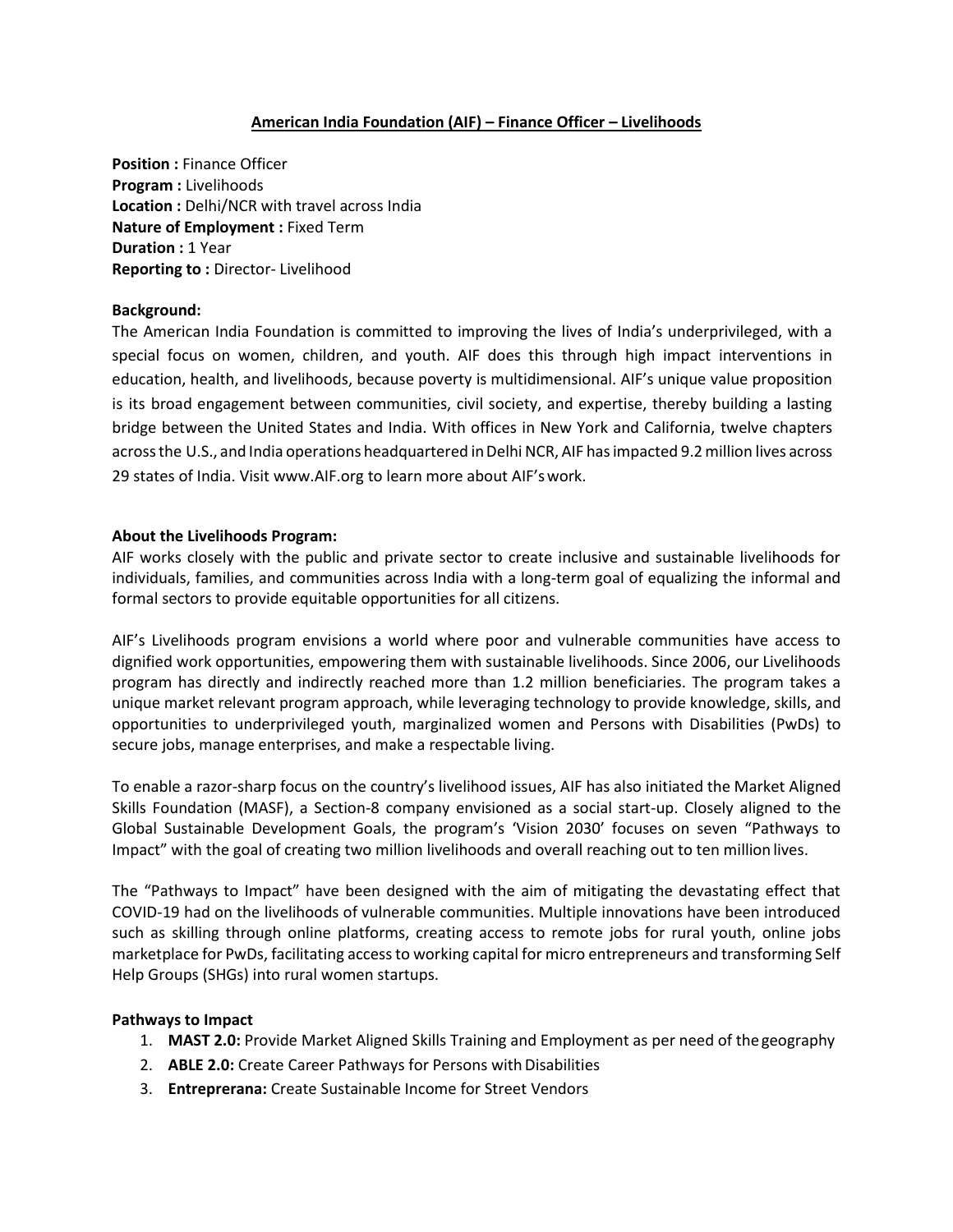- 4. **Engage to Empower:** Create Aspirational Career Pathways for Youth and Women
- 5. **Harit Jeevika:** Create Sustainable Green Livelihoods
- 6. **Aatmnirbhar:** Create Sustainable Rural Livelihoods for Migrant Families or Women
- 7. **Grameen Jobs:** Create remote/multi skills jobs for rural youth within their local areas

# **Key Responsibilities:**

Incumbent will be responsible for the financial management across projects and working closely with the program teams and ensure tracking and analyzing of project expenditures and ensuring financial management of grants across projects.

# **Programme Development & Financial Planning:**

- Provide technical assistance to program staff to support the preparation of proposal budgets, annual project and sub- award budgets and budget re-purposing (based on need) and ensuring relevant approvals are being obtained from all stakeholders.
- Prepare and review the budget narratives for proposal budgets and ensure all budgets accurately cover the personnel and operating costs in the program.
- For current portfolio projects prepare project budgets and budget modifications if any.
- Ensure all project expenses are being verified as per the project terms and booked under relevant heads in the project.
- Collate/Analyze and report on actual and planned monthly expenditure, interpret and communicate with field managers, advise of variance against approved budget and make recommendations for corrective action.
- Coordinate, supervise and provide all financial statements/reports to various bilateral, multilateral donors and internal team members to ensure compliance with contractual and legal requirements.
- Carefully track and report project expenses, burn rates, and cash received from donors on a monthly basis. Alert finance and program supervisors when there are any financial risks for projects.
- Ensure budgets and other financial information is regularly updated and represented in financial and project management systems (GMS) and the google smartsheet.
- Assist in responding to audit requests from donors and managing the close-out processes and ensure there are no gaps in the utilization of funds.
- Perform project variance analysis and provide updated projections to support internal management and/or donor requirements.
- Coordinate with cross-functional teams in various matters and ensure financial data is provided based on need.
- Ensure clearance of staff bills as per timelines defined in SOP.
- Ensure program ledger are being updated by  $10^{th}$  of every month and monthly expenses being tracked through google smartsheet being maintained.
- Conduct field travel to the project offices as necessary to review the financial procedures and assist managers in their needs
- Any other task as assigned by the line manager.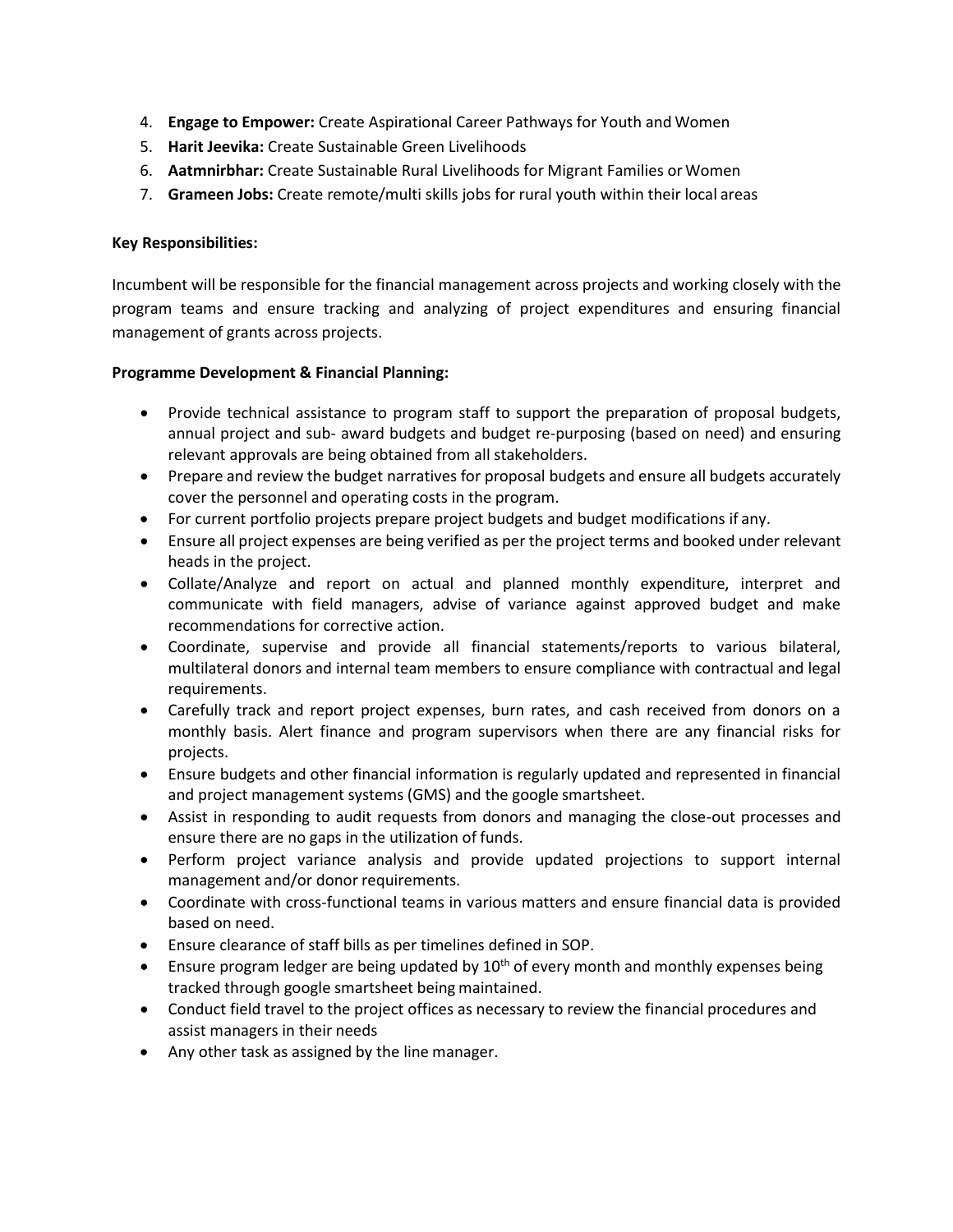## **Administration:**

- Verify the documents as per SOP for procurement related, service-related agreement, rental agreements related in DAF further processing including approvals from concerned authorities and renewals as applicable.
- Ensure salary of livelihood staff are being verified, necessary approvals obtained if any and processed for further release as per timelines.
- Provide approval as per budget for new staff hiring, insurance and mobile expenses applicable, extension of contracts to the concerned.
- Assist in establishing and maintaining inventory management system across projects and control procedures.

# **Key Skills and Competencies:**

- Post Graduate in Accounts/MBA (finance)/CA with at least 5 7 years of experience in accounting or finance, preferably in NGO, foundation with exposure to budgeting, accounting, financial management, grants, monitoring and reporting
- Proven numeracy and financial analysis/planning skills
- Ability to use financial system and track accounting activity
- Ability to prioritize workload, assume responsibility for work and follow through to completion.
- Team player who demonstrates leadership and is able to lead the team in financial related matters, support and train the staff as required in a participatory manner
- Ability to work on multiple projects simultaneously.
- Excellent critical thinking and project management skills
- Attentiveness to detail and accuracy in budgeting, accounting, reporting and writing
- Excellent interpersonal skills and communication skills
- Training and capacity building skills
- Highly computer literate with Microsoft office, google smartsheet and tally accounting software.
- Ability to travel based on need

## **Other:**

Thisjob description is not incorporated into the employment contract. It isintended as a guide and should not be viewed as an inflexible specification as it may be varied from time to time in light of strategic development following discussions with the post holder. The post holder would be expected to work to agreed objectives that should facilitate achievements of the key responsibilities in accordance with the performance review process.

**Reporting:** The position will report to Director-Livelihood at American India Foundation who also plays the role of Chief Executive Officer at Market Aligned Skills Foundation.

**Other:** Salary commensurate with experience.

**Position Availability:** Immediately